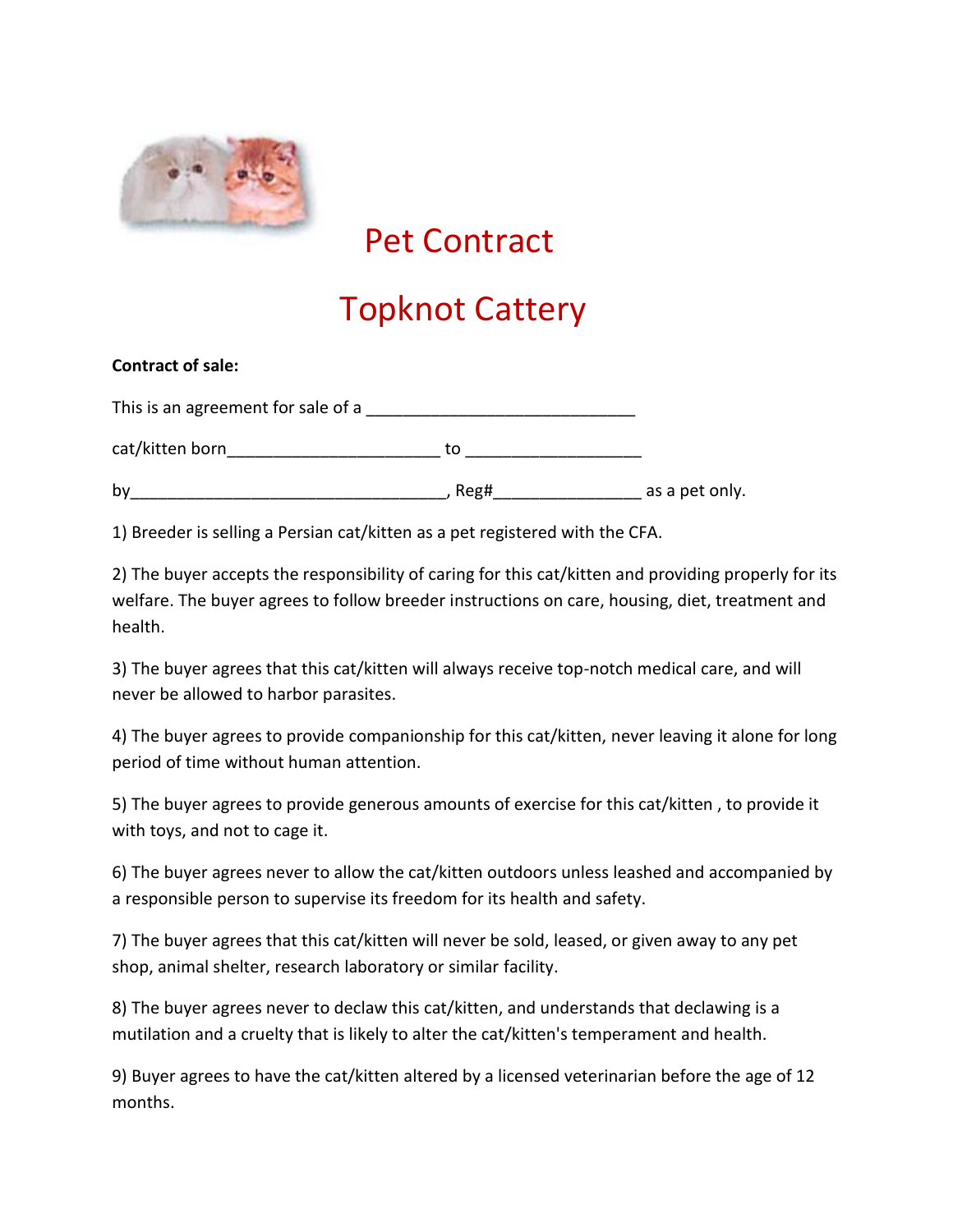10) When breeder is provided with a copy of the spay/neuter certificate registered pedigree papers will be provided.

11) Buyer will pay the breeder a nonrefundable deposit agreed upon requesting the cat/kitten be reserved for the buyer.

12) The balance of the purchase price is to be paid at the delivery of the reserved cat/kitten.

13) Once a deposit is placed to reserve a cat/kitten the cat/kitten will not be sold to another buyer.

14) Buyer is contracted to provide a lifetime home for this cat/kitten.

15) Buyer will contact the breeder if the buyer is unable to keep the cat/kitten. The cat/kitten may not be bred.

16) The buyer agree if any of the above terms are disregarded, that the breeder may reclaim this cat/kitten without a refund of the purchase price. The buyer agrees to pay all court coasts, if this contract is litigated. Venue is in the state of Illinois, Morgan county.

## Health Guarantee

1) Breeder guarantees the cat/kitten to be in excellent health at the time of the purchase free of parasites and to be free of FELV.

2) Buyer is required to have a licensed veterinarian examine the cat/kitten within 3 business days of delivery at the buyers expense for this guarantee to apply.

3) Breeder has given cat/kitten a 3 way vaccination against feline URI prior to delivery. Buyer agrees to vaccinate this cat/kitten annually as appropriate.

4) The buyer is advised that vaccinations with any vaccine for FELV and /or FIP will result in the health guarantee for this cat/kitten to be voided, as there is a no proof that these vaccines are 100% safe.

5) Health guarantee covers viral and bacterial diseases, fungus, infections, internal and external parasites if a licensed veterinarian examines the cat/kitten within 3 business days after delivery or pick up.

6) If buyer's veterinarian upon the initial examination required, feels the animal is ill and that the illness was present but not disclosed prior to sale, a diagnosis of disease other then stress